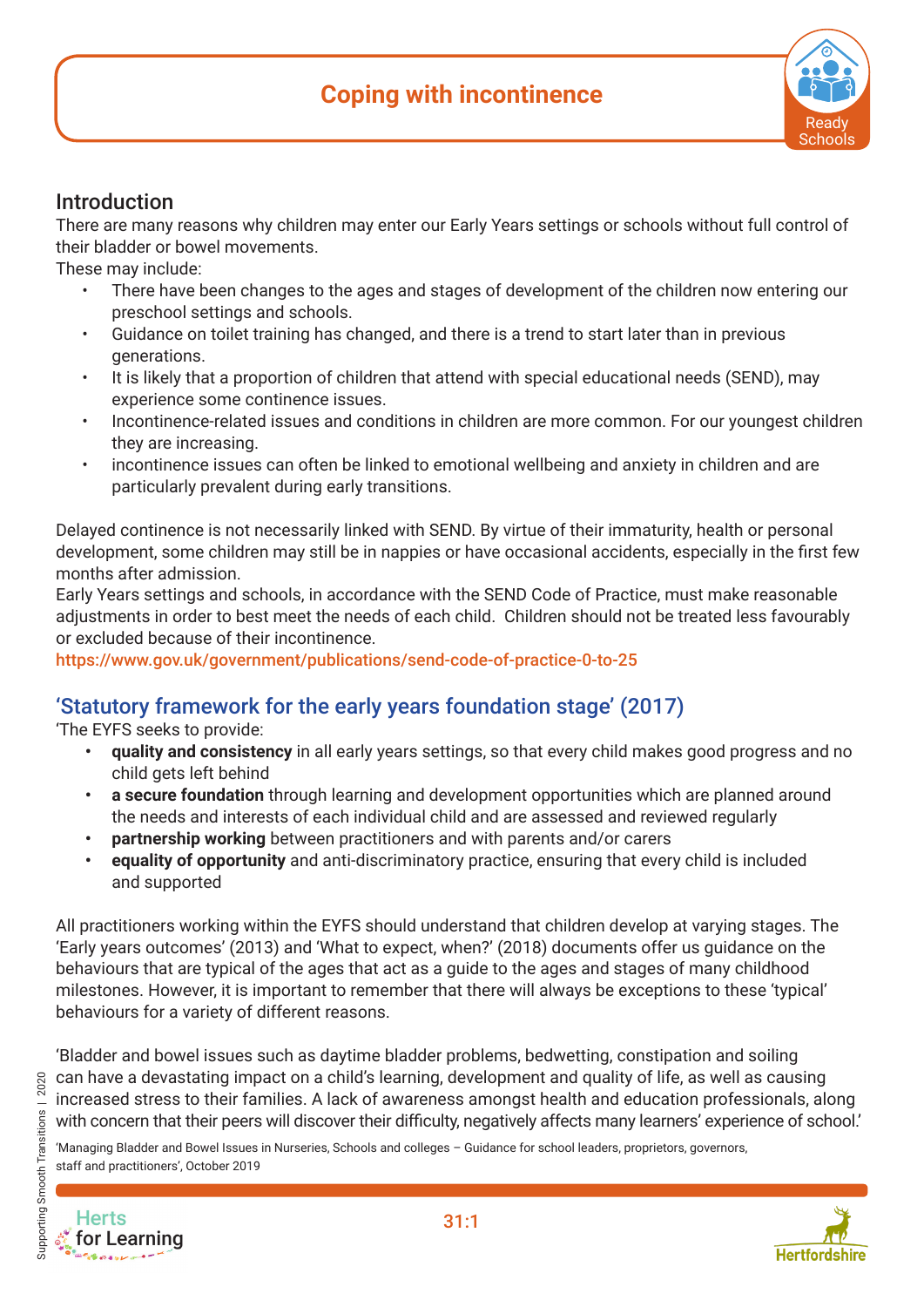It is important that all Early Years teachers and practitioners understand that the issues around incontinence can and often and will impact on a child's ability to learn and reach the developmental milestones, in some or all seven areas of learning. It is vital that these additional needs are recognised and supported, to minimise any risk of delay.

For example:

- Bladder and bowel issues may result in a child being reluctant to attend the school or setting.
- These issues may affect their self-esteem and confidence.
- If bed wetting is an issue, lack of sleep may affect their ability to concentrate in class.
- Worrying can also become an issue, meaning that a child struggles to enjoy or take part in specific activities.

Practitioners should gain a full understanding of the issue a child is facing and create the best plan to support the child. It might be beneficial to create a healthcare plan for a child and ensure that all children are aware of their needs.

This can affect their development; the child may also benefit from additional support in other areas of learning.

Ensure there is regular reviewing of care plans, interventions and support with parents, to ensure they are effective and act in the best interests of the child's wellbeing and development.

## The Equalities Act 2010

'Any admission policy that sets a blanket standard of continence, or any other aspect of development, for all children is discriminatory and therefore is potentially unlawful under the Act.'

Asking parents/carers to come and change a child is likely to be a direct contravention of the Equalities Act 2010. Leaving a child in a soiled nappy for any length of time pending the return of the parent/carer could be seen as a form of abuse.

As with other aspects of care for a child with SEND, it is important that staff gather relevant information about how the child is cared for, should there be an incontinence issue. This should be included in the education, health and care plan (EHCP)

It is vital to ensure that all children are affirmed and appropriately comforted, feel included within any setting or school and are not made to feel inferior or humiliated because of a delay in development.

- Children with disabilities may experience the same bladder and/or bowel issues as their typically developing peers. However, they are more likely to develop lower urinary tract symptoms and/or constipation. They may face additional obstacles to achieving and maintaining continence.
- Restricted mobility may make getting to the toilet more challenging.
- Communication difficulties can hamper requests for help.
- Reduced social awareness may impact on their desire to learn to use the toilet.
- Sensory issues may make them unwilling to use unfamiliar toilets.
- Some children with disabilities will require adaptations to support toileting needs.
- Liaising with the family/carers and healthcare professionals is important to ensure that individual needs are understood and met.
- Some children with disabilities may already have a care plan in place. If so, any continence issues need should be included in the plan. If there is no care plan, liaise with other professionals to consider putting one in place.
- Children with disabilities or medical conditions may face even greater challenges in maximising a fulfilling and full education if personal care needs are not fully supported.